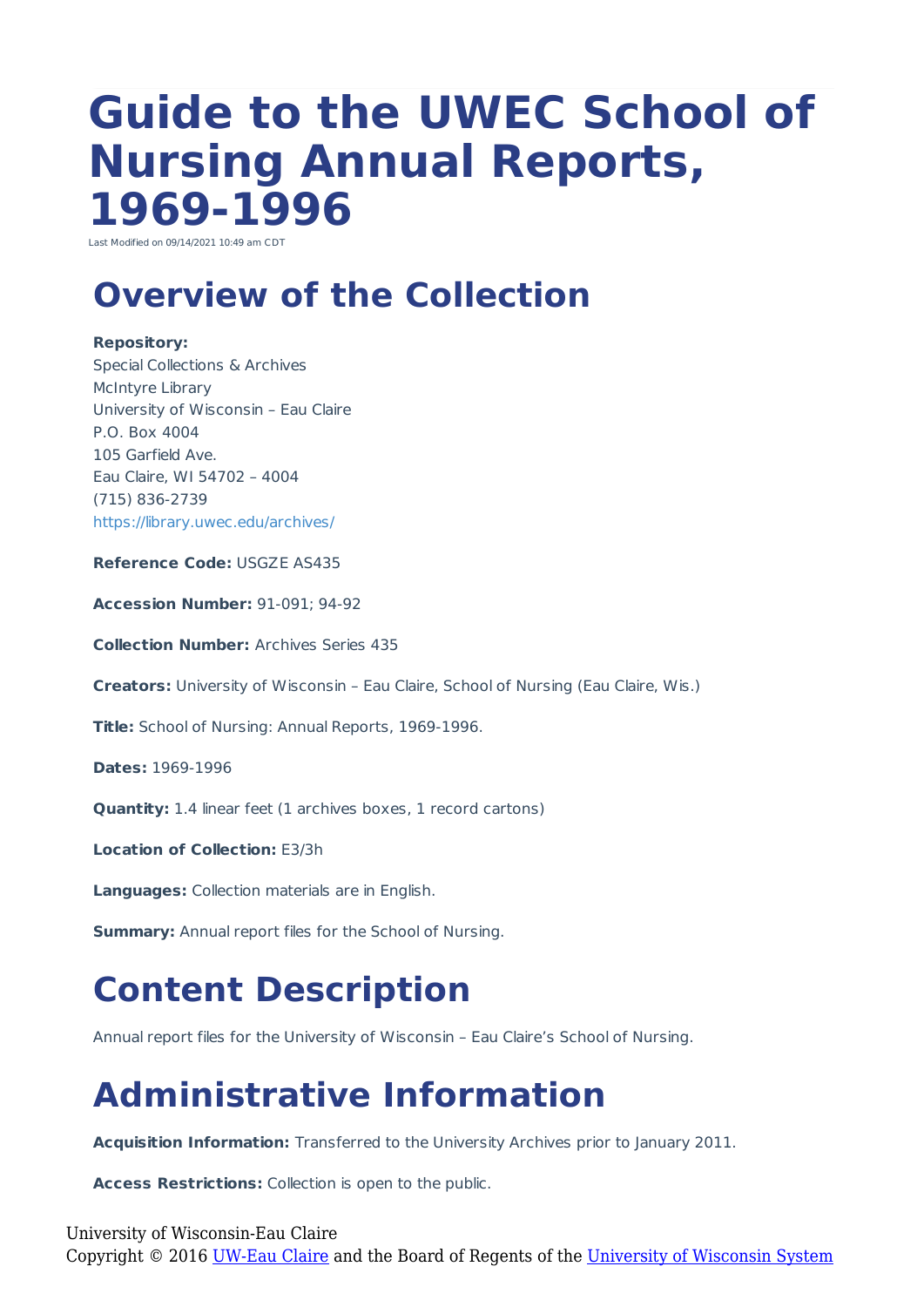**Use Restrictions:** Researchers are responsible for using in accordance with 17 U.S.C. Copyright owned by the University of Wisconsin – Eau Claire.

**Preferred Citation:** School of Nursing: Annual Reports, 1969-1996. AS435 Special Collections & Archives. McIntyre Library. University of Wisconsin – Eau Claire. Eau Claire, WI.

**Processing Note:** Processed by Jennifer Murray in May 2012.

**Arrangement:** Flat.

**OCLC #:** 26798183

#### **Subjects**

**Personal Names:**

**Corporate Names:** University of Wisconsin – Eau Claire, School of Nursing

**Subject Terms:** Curriculum, annual reports, departmental reports, learning resource center

**Geographical Terms:** Eau Claire, WI

#### **Detailed List of Contents**

| <b>Container</b> | <b>Contents</b>                    | <b>Dates</b>   |
|------------------|------------------------------------|----------------|
| Box/Folder       | Curriculum and Staffing Plan       | 1995           |
| 1/1              |                                    |                |
| Box/Folder       | Tenure Management Plans/Long       | 1980-1982      |
| 1/2              | Range Plans                        |                |
| Box/Folder       | Tenure Management Plans/Long       | 1975-1982      |
| 1/3              | Range Plans                        |                |
| Box/Folder       | Department, Unit and               | 1991-1992      |
| 1/4              | <b>Committee Annual Reports</b>    |                |
| Box/Folder       | Department, unit and               | 1990-1991      |
| 1/5              | <b>Committee Annual Reports</b>    |                |
| Box/Folder       | Department, Unit and               | 1989-1990      |
| 1/6              | <b>Committee Annual Reports</b>    |                |
| Box/Folder       | Department, Unit and               | 1988-1989      |
| 1/7              | <b>Committee Annual Reports</b>    |                |
| Box/Folder       | Department and School              | 1987-1988      |
| 1/8              | <b>Committee Annual Reports</b>    |                |
| Box/Folder       | <b>Department Annual Reports</b>   | 1986-1987      |
| 1/9              |                                    |                |
| Box/Folder       | <b>Annual Reports</b>              | 1976-1977-1989 |
| 1/10             |                                    |                |
| Box/Folder       | <b>Departmental Annual Reports</b> | 1985-1986      |
| 1/11             |                                    |                |
| Box/Folder       | Departmental Annual Reports        | 1984-1985      |
| 1/12             |                                    |                |

University of Wisconsin-Eau Claire

Copyright © 2016 [UW-Eau Claire](http://www.uwec.edu) and the Board of Regents of the [University of Wisconsin System](http://www.uwsa.edu/)